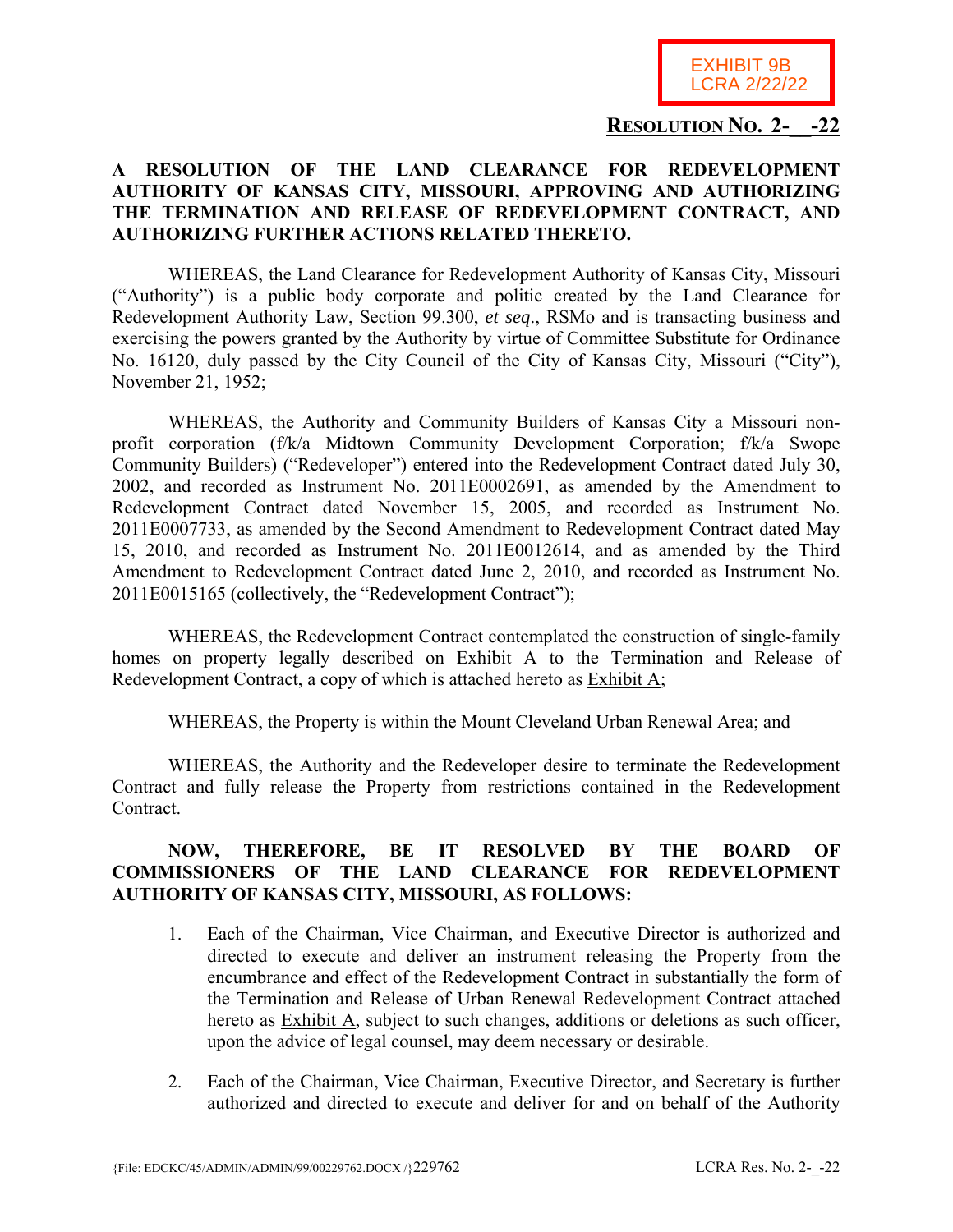any and all additional certificates, agreements, documents or papers and to perform all other acts as the Authority or the title company may deem necessary or appropriate in order to close this transaction or otherwise implement and carry out the matters authorized by this Resolution, with such execution being conclusive evidence of his or her approval thereof.

3. This Resolution shall take effect immediately.

**ADOPTED** by the Land Clearance for Redevelopment Authority of Kansas City, Missouri this 22<sup>nd</sup> day of February, 2022.

> LAND CLEARANCE FOR REDEVELOPMENT AUTHORITY OF THE CITY OF KANSAS CITY

SEAL

By:

Rob Gardner, Chairman

ATTEST:

 $\overline{a}$ 

Daniel Moye, Secretary